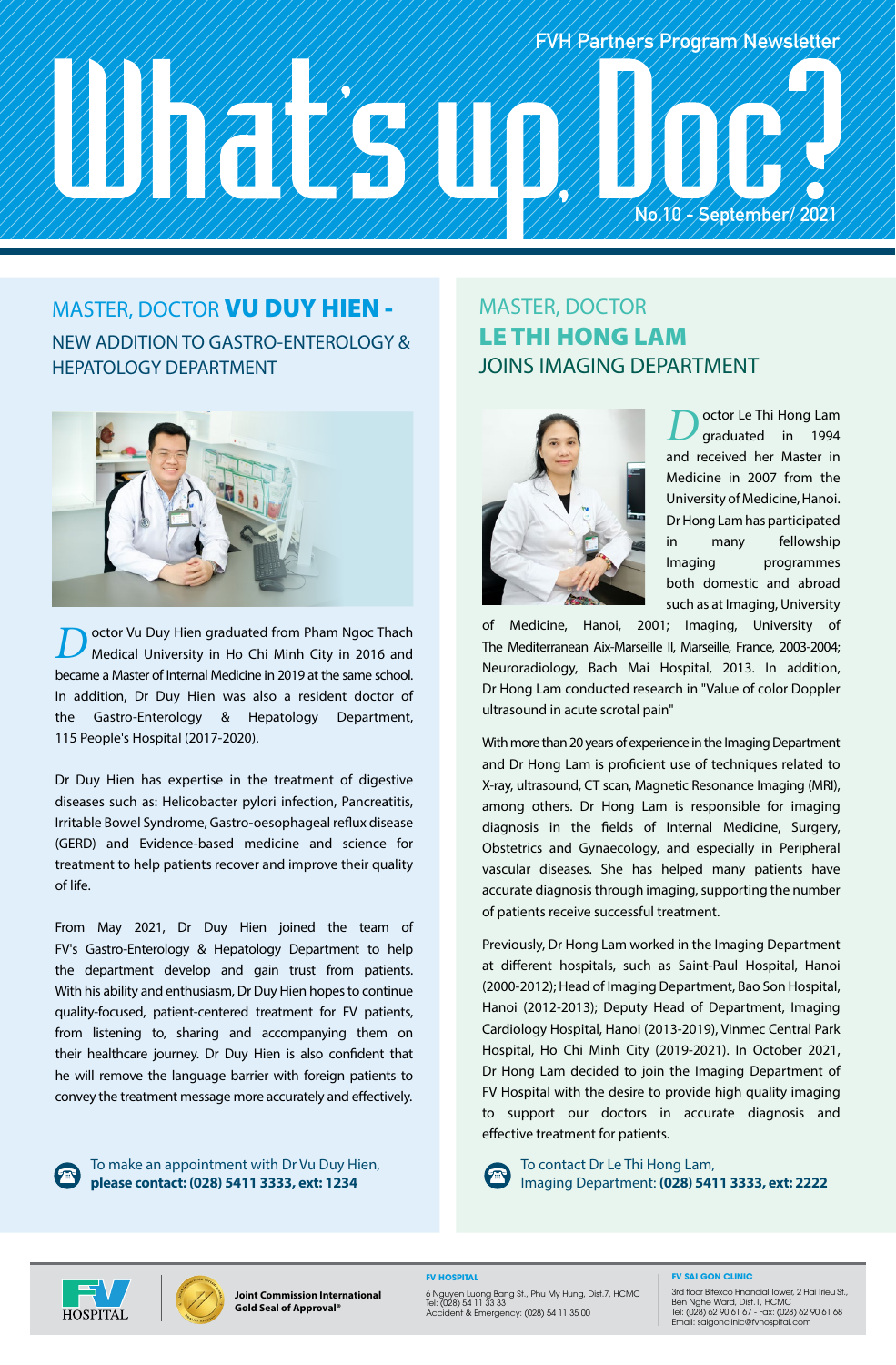### FV Hospital makes efforts to reduce **THE FINANCIAL BURDEN OF CARE** for patients with **NATIONAL HEALTH INSURANCE**

Hospital has just officially reached an important agreement with Ho Chi Minh City Social Security on expanding the scope of medical examination and treatment supported by Vietnam's national health insurance for **high-tech treatment services at FV from November 2021.**<br> **high-tech treatment services at FV from November 2021.** 

**COUNTE** 

Ho Chi Minh City Social Security will pay in accordance with the national health insurance policy for cardholding patients who visit FV for examination and treatment within the hospital's high-tech disciplines, including Intervention Cardiology, Orthopaedics, Oncology and Ophthalmology. This initiative by FV Hospital aims to reduce the burden of hospital fees for patients and their families and widen opportunities for more people to experience FV's international-standard medical care through their national health insurance.

Specifically, according to the newly signed additional content, the Social Security will pay for patients designated to perform treatment services at FV as follows:



Patients using their national health insurance at FV will enjoy the same excellent primary care services. All patients are able to apply parallel types of health insurance, including national health insurance, private health insurance or international health insurance.

In 2015, Ho Chi Minh City Social Security signed a contract with FV, agreeing to pay for cancer patients treated with radiotherapy or chemotherapy at FV's Oncology Department (Hy Vong Cancer Care Centre), including the cost of treatment techniques and chemotherapy drugs. Thousands of patients have been supported up to 50 per cent of the total treatment cost through this cooperation programme. To date, the highest amount paid by Social Security for one patient exceeds VND 1 billion.

When visiting FV hospital for treatment, patients can provide their health insurance card at the medical secretariat counter to receive specific instructions tailored to their needs and coverage.